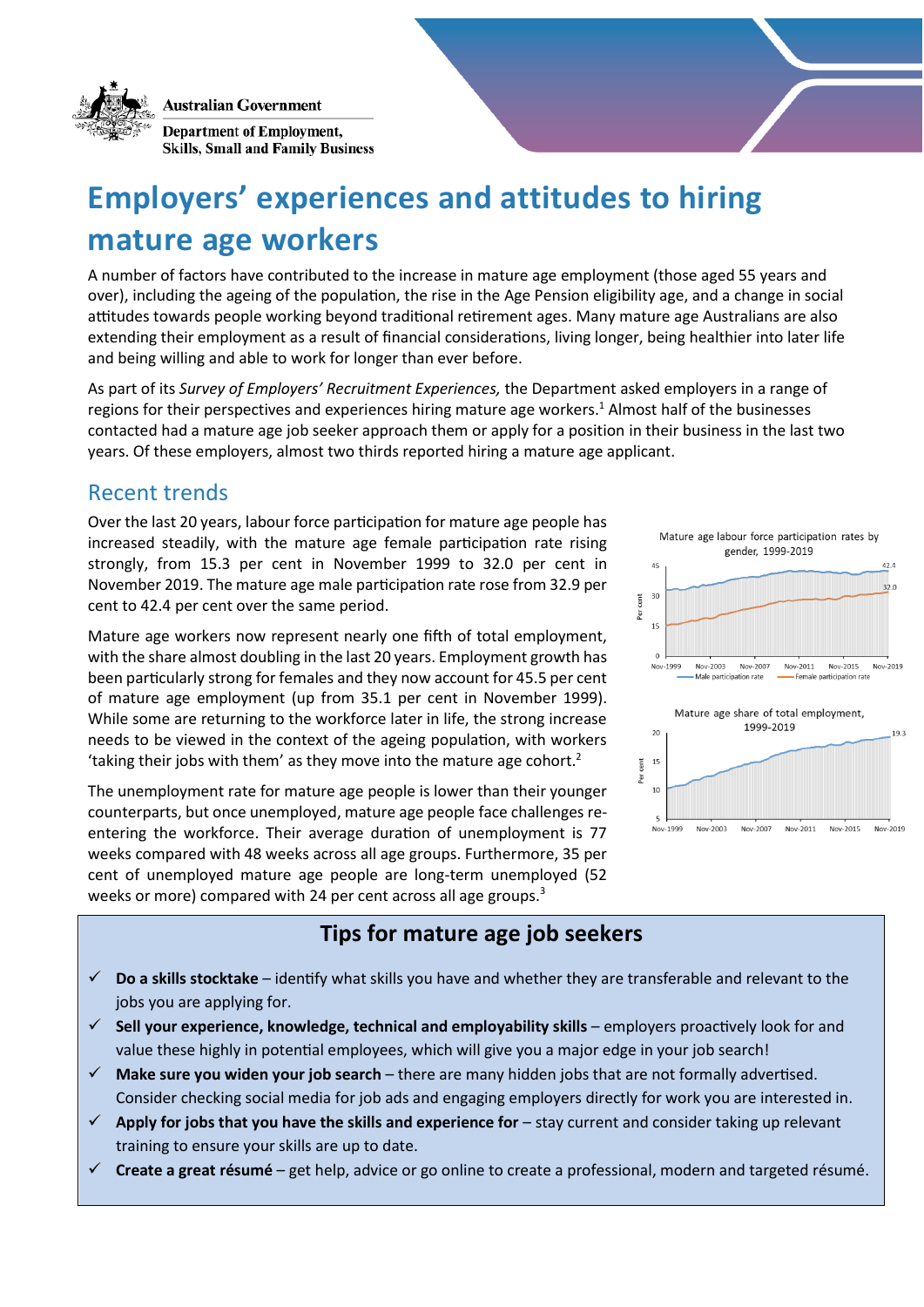## Mature age workers have valuable experience and employability skills

Mature age workers commonly bring extensive life and work experience, knowledge and skills, which are assets to business and can often fill gaps in mentoring or coaching.

More than one third of employers stated that mature age job seekers were successful in securing positions because of their experience and knowledge. A quarter of employers mentioned employability skills as a key reason for selecting a mature age job seeker. Employers cited reliability, levels of maturity, good attitude and work ethic as key attributes that were highly valued and sought after. One in five employers also stated that mature age applicants were successful getting the job because of the technical skills and qualifications they brought to the job.



*"The applicant's level of skills and experience and passion for the industry – we didn't actually have a position available, but he was so outstanding we created a position for him."*

*(Capital Region, Retail, IT Sales and Support)*

#### What can mature age job seekers do to improve their job prospects?

When asked how mature age job seekers could improve their job prospects, nearly one third of employers encouraged further training. This ensures skills and qualifications are relevant and meet the needs of prospective employers. A quarter of employers also suggested that to improve their chances, mature age job seekers apply for jobs for which they have relevant experience.

*"When you are looking at someone older, you are not looking at seeing them grow into the position, you are looking at putting them straight in. They really need to be work ready for your particular enterprise. You are looking for a background of exactly that skillset."*

> *(North West Tasmania, Wholesale, Horticultural Products)*

Around one in ten employers stated that applicants were unsuccessful due to a poor job application, interview or initial first impression. At the same time, there is strong competition for vacancies, with an average of 19 applicants per vacancy advertised on the internet and/or in newspapers.<sup>4</sup>

Mature age job seekers need to ensure the content, grammar and presentation of their résumé and job application stand out to employers. It is essential for applicants to consider their skills and strengths and explain how these can directly benefit the business when approaching or interviewing with prospective employers. It is crucial that mature age job seekers highlight their strengths to potential employers especially given the competitive nature of the jobs market.

*"They interviewed well and had the skills and experience that we were looking for." (Barwon, Health Care and Social Assistance, Crisis Support Telephone Services)*